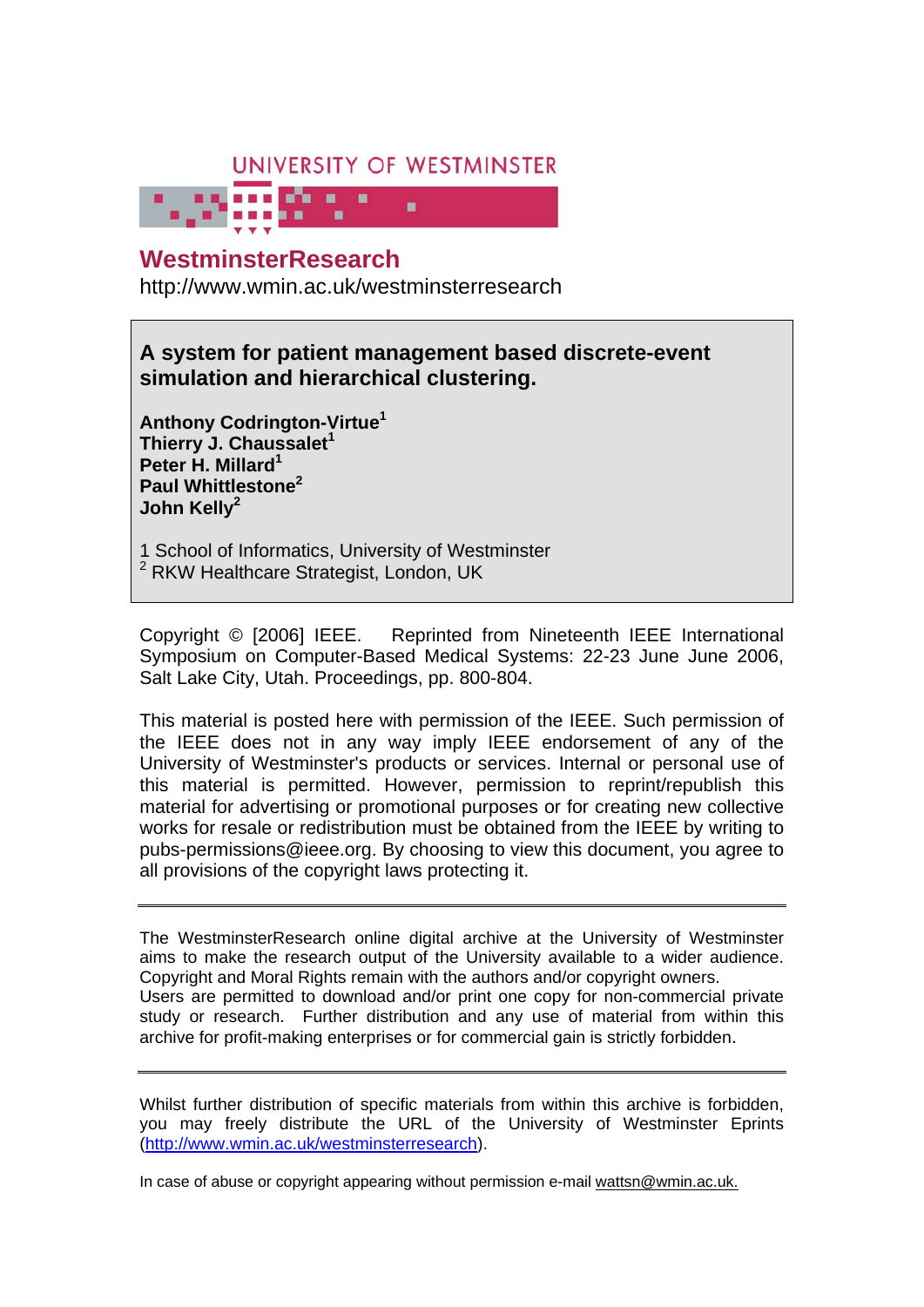# A system for patient management based discrete-event simulation and hierarchical clustering

Anthony Codrington-Virtue<sup>1</sup>, Thierry Chaussalet<sup>1</sup>, Peter Millard<sup>1</sup>, Paul Whittlestone<sup>2</sup>, John Kelly<sup>2</sup>

<sup>1</sup>*Health and Social Care Modelling Group, University of Westminster, London, UK*

<sup>2</sup>*RKW Healthcare Strategist, London, UK*

{*codrina, chausst*}*@wmin.ac.uk, phmillard@tiscali.co.uk,* {*paul.whittlestone, john.kelly*}*@rkw-uk.com*

### Abstract

*Hospital Accident and Emergency (A&E) departments in England have a 4 hour target to treat 98% of patients from arrival to discharge, admission or transfer. Managing resources to meet the target and deliver care across the range of A&E services is a huge challenge for A&E managers. This paper develops an intelligent patient management tool to help managers and clinicians better understand patient length of stay and resources within an A&E area. The developed discrete-event simulation model gives a highlevel representation of ambulance arrivals into A&E. The model facilitates analysis in the following ways: visually interactive software showing patient length of stay in the A&E area; patient activity broken down into sub-groups so that intelligence might be gathered on how sub-groups affect the overall length of stay; understanding the number of patient treatment places and nurse resources required. To support ease of inputs for scenario and sensitivity testing, data is entered into the simulation model (Simul8) via Excel spreadsheets. The model discussed in this paper used patient length of stay grouped by A&E diagnosis codes and was limited to ambulance arrivals. The analysis was derived from A&E attendance in 2004 from an English hospital.*

## 1 Introduction

Accident and Emergency (A&E) departments in the National Health Service (NHS) in England are constantly under pressure to meet the ever increasing demands of providing health care. A key target is that 98% of patients should be discharged, admitted or transferred within 4 hours of arrival at A&E [1]. One of the challenges for managers is how to make the best use of resources. Health care has numerous examples of application of operational research techniques, such as discrete-event simulation, to help managers better understand patient activity [2], [3], [4], [5]. Walczak et al. [6] used data set variables, groupings defined by domain experts and neural networks as a tool to derive hospital bed resources in an intensive care unit. Isken et al. [7] discussed the use of data mining and Kmeans clustering to model obstetrics and gynecological patient flows in hospital. This paper proposes a system for intelligent patient management, looking at clustered patient sub-groups, patient treatment place resources and nurse resources in A&E, to facilitate improvements in patient care. This paper will take a high level overview of A&E ambulance arrivals and derive patient length of stay clustered by patient diagnosis codes. The clustered length of stay were further analysed to determine the arrival pattern of the clustered group. Competing resources such as the number of treatment places and nurses were modelled using clustered groups and the associated clustered arrival pattern. In this way, we compared clustered groups with long lengths of stay (with their associated arrival pattern and resources) with clustered groups with shorter lengths of stay. The system described in this paper uses Excel spreadsheets to drive a visually interactive discrete-event simulation software package SIMUL8 [8]. The spreadsheets act as interfaces to facilitate ease and speed of data entry to assist the high level overview. The number of clustered groups was set to three, however, the number of groups can be increased for greater detail. This study focuses on ambulance hospital arrivals in 2004 at a English hospital, using patient data from arrival to discharge. For the model, all admissions and transfers were treated as discharges. The following section will briefly give an overview of the A&E clinical practice of the hospital in this study, in conjunction with the simulation model.

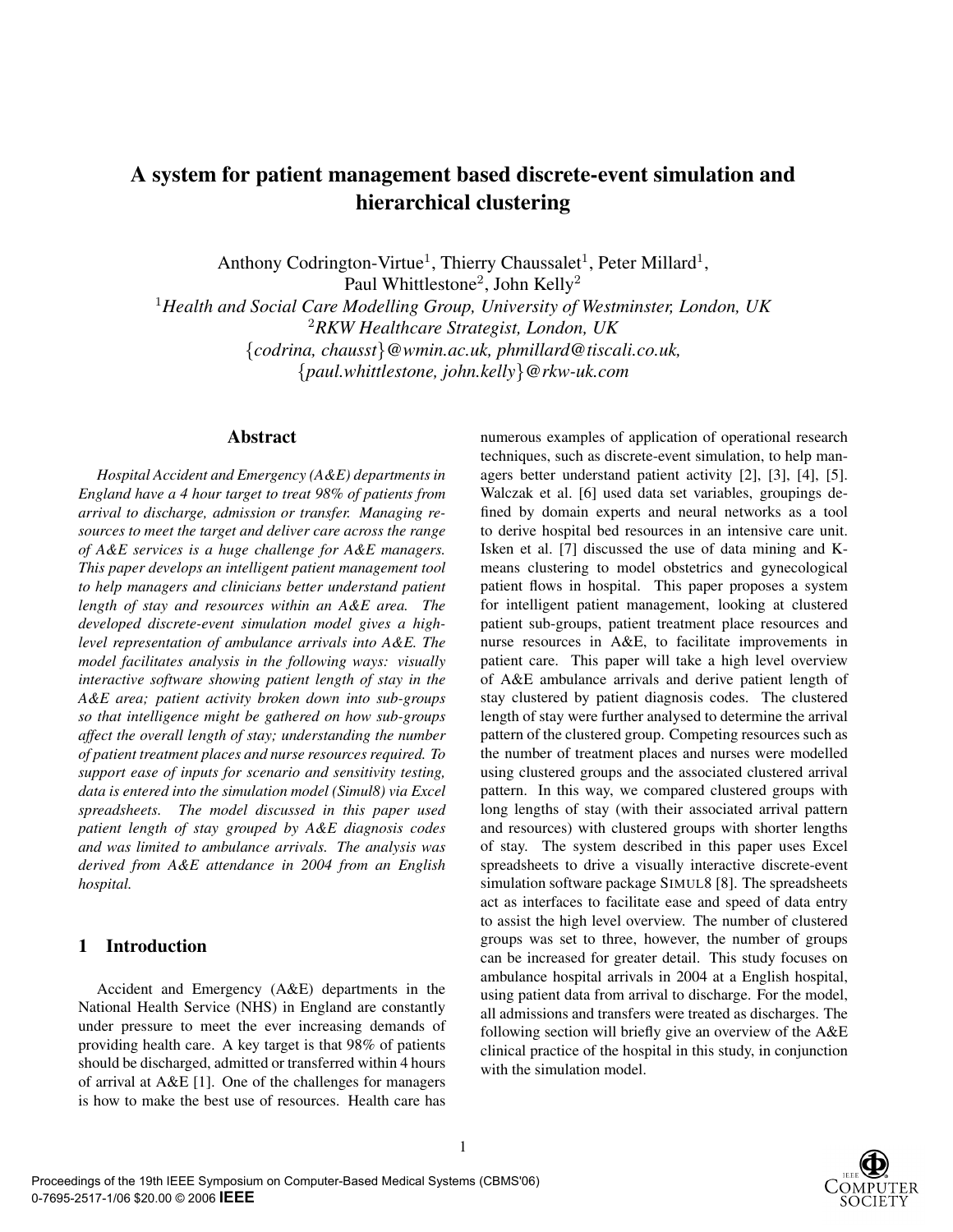

**Figure 1. Cluster of 2004 ambulance arrivals by patients length of stay using diagnosis codes defined by A&E Commissioning Data Sets.**

#### 2 Simulation Model of the A&E Department

The simulation model has two modes of arrival into A&E. Patients either walk in (ambulant) or arrive via an ambulance. On arrival into A&E, patients are treated in three main areas: the minor injuries unit; the rapid assessment unit (also known as major injuries); and the resuscitation unit (also known as resus). Ambulance arrivals move either into rapid assessment or resuscitation. Whereas, walk-in arrivals pass through nurse led triage, into minor injuries or rapid assessment. Within the model, adults and paediatrics (children) have separate treatment areas within the minor injuries and rapid assessment units. Adult rapid assessment is further subdivided into two treatment areas: Medicine, and Surgery and Orthopaedics.

After triage, patients are assigned a nurse until their discharge from A&E. The time from patient arrival to discharge is defined here as the length of stay. Furthermore, in the context of this paper, the length of stay includes all the supporting A&E treatments and activities, such as radiology, blood sampling etc. In practice, nurses are often assigned to more than one patient. For instance, a nurse working within minor injuries might be assigned up to five

or six different patients at a time. Whilst a nurse working in rapid assessment might be assigned up to four or five patients at a time and a nurse working in resuscitation might be assigned one or two patients. Similarly, doctors are often assigned to one or more patients. For doctors a typical ratio might be three or four patients for every doctor.

Specifically assigned triage nurses (typically two or three nurses) triage minor patient arrivals. In contrast, triage for ambulance arrivals is performed by the ambulance service. Therefore, in the model, rapid assessment and resuscitation patients would have nurses and treatment places assigned to them on arrival and remain assigned throughout their length of stay in A&E. Whereas, for minor injuries, nurses are typically assigned patients after they have passed through triage. Similarly, treatment places are allocated to minor patients after triage. However, both nurses and treatment places are limited resources and can only be allocated if available.

#### 3 Patient Data, Clusters and Arrival patterns

On arrival at A&E and during their stay, patients' information is recorded using codes defined by Accident and

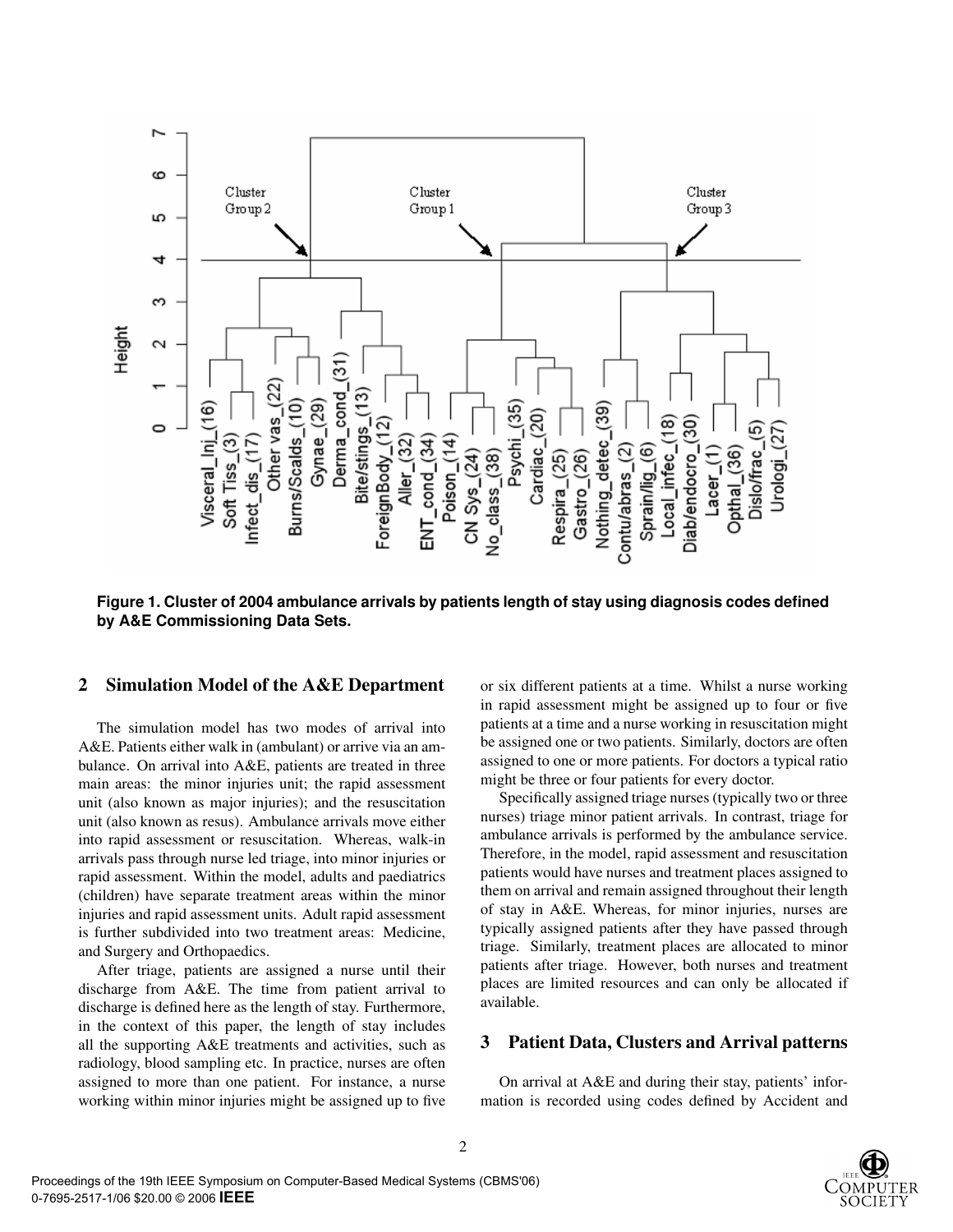**Table 1. Quantile percentages with their corresponding length of stay in hours for diagnosis code 20 (cardiac patients) and Cluster Group 1 - see Figure 1. Cluster Group 1 was comprised of diagnosis codes 14, 24, 38, 35, 20, 25 and 26 (poisoning, central nervous system conditions - excluding strokes, diagnosis not classifiable, psychiatric conditions, cardiac conditions, respiratory conditions and gastrointestinal conditions respectively).**

| Quantile         | Diagnosis code 20        | Cluster Group 1                     |  |
|------------------|--------------------------|-------------------------------------|--|
| $(\%)$           | Cardiac patients (hours) | Diagnosis codes 14, 24, 38, 35, 20, |  |
|                  |                          | $25$ and $26$ (hours)               |  |
| $\boldsymbol{0}$ | 0.02                     | 0.01                                |  |
| 10               | 1.14                     | 1.01                                |  |
| 20               | 1.56                     | 1.41                                |  |
| 30               | 1.83                     | 1.76                                |  |
| 40               | 2.23                     | 2.10                                |  |
| 50               | 2.59                     | 2.49                                |  |
| 60               | 3.09                     | 2.91                                |  |
| 70               | 3.58                     | 3.36                                |  |
| 80               | 3.91                     | 3.83                                |  |
| 90               | 5.36                     | 4.50                                |  |
| 100              | 14.76                    | 16.06                               |  |

### **Table 2. 2004 ambulance attendance defined by their clustered group and the percentage of patients meeting the 4 hour target and the 98% target in hours. The 4 hour and 98% targets for the total A&E (ambulance and walk-in arrivals) are shown for comparison.**

| 2004 Ambulance Arrivals $(\%)$ | Cluster Group | % patients meeting 4 hour target | 98% target in hours |
|--------------------------------|---------------|----------------------------------|---------------------|
| 7,124(55.3%)                   |               | 89.13                            | 8.16                |
| 535 (4.2%)                     |               | 95.33                            | 5.33                |
| $5,222(40.5\%)$                |               | 93.28                            | 5.94                |
| $12,881(100.0\%)$              | 1, 2 and 3    | 91.07                            | 7.18                |
| $47,018$ (Total A&E)           |               | 96.09 (Total A&E)                | 5.30 (Total $A&E$ ) |

Emergency Attendance Commissioning Data Sets (CDS Data) [9]. From the collected data, patients' arrival and discharge times (by day, hour and minute) and primary diagnosis codes were extracted. The length of stay (the difference between the arrival and discharge times) were calculated for each diagnosis code. Length of stay quantiles for each diagnosis code were extracted between 0% to 100% in steps of 10%. Viewing the length of stay as quantiles showed the length of stay distribution of each diagnosis code. Hierarchical cluster analyses were performed on length of stay diagnosis quantiles to group together diagnoses with similar length of stay. The clustering method used was average linkage of euclidean distance [10], [11]. The clustering was limited to those diagnosis groups with 15 or more observations. Clustered diagnosis codes for the 2004 ambulance arrivals are shown in Figure 1. An example of the quantile data used to generate the cluster is shown in Table 1. In the CDS data, diagnosis code 20 referred to patients with cardiac conditions.

Observing Figure 1, at the height level of 4, an imaginary horizontal line intersects the vertical dendrogram lines identifying three clustered groups. The clustered groups were identified as follows: Cluster Group 1 (diagnosis codes 14, 24, 38, 35, 20, 25 and 26); Cluster Group 2 (diagnosis codes 16, 3, 17, 22, 10, 29, 31, 13, 12, 32 and 34); and Cluster Group 3 (diagnosis codes 39, 2, 6, 18, 30, 1 36, 5 and 27). Each of the three clustered groups had their diagnosis length of stay extracted to derive a length of stay profile for the whole clustered group.

With knowledge of the clusters and their diagnosis code associations, patient arrival data were extracted, matching patient arrival patterns to their clustered group. Therefore, for each clustered group, the length of stay distribution and patient arrival over a 24 hour, 7 day week period was determined. The model attached treatment places and nurse resources (if available) on patient arrival to A&E.

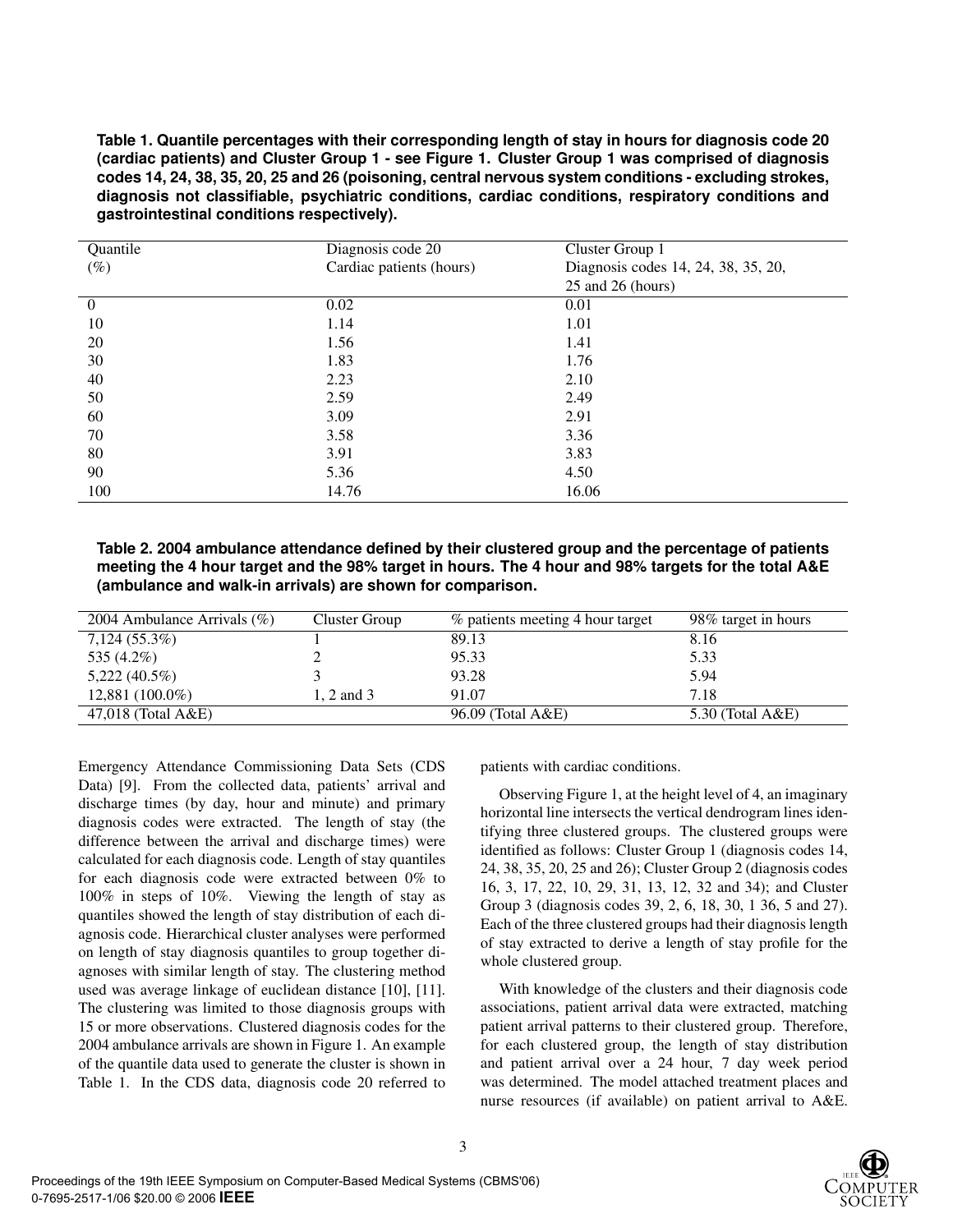

**Figure 2. Shows the maximum number of patient treatment places resource and nurse unit resource required over a 52 week run of the model. Figure 2 shows the model run results with unconstrained resources to obtain the maximum number of resources required.**

As nurses might be assigned to more than one patient, a fraction of a nurse (nurse units) was attached to a patient for the duration of their stay. The clustered length of stay distribution, their associated patient arrivals, treatment places and nurse resources acted as input parameters for the simulation model.

The allocation of nurses to patients was simply to assign nurses to patients' length of stay and made no attempt to qualify the nurse activity whilst allocated to a patient. For example, during a stay, a patient might require intensive nursing care or the patient might be waiting for other services requiring little actual nursing care. Similarly, no attempt was made to quantify similar clusters by treatment activity or intensity. Clustering was simply measured on the recorded length of stay. However, the clustering did appear to group together diagnosis codes that intuitively made sense. Within Cluster Group 1, diagnosis codes 14, 24, 38, 35, 20, 25 and 26 (poisoning, central nervous system conditions - excluding strokes, diagnosis not classifiable, psychiatric conditions, cardiac conditions, respiratory conditions and gastrointestinal conditions respectively) are very serious medical conditions often with extended periods of treatment and observations within A&E. Cluster Group 3, captures diagnosis codes 39, 2, 6, 18, 30, 1, 36, 5 and 27 (nothing abnormal detected, contusions and abrasions, sprain and ligament injury, local infection, diabetes and other endocrinological conditions, lacerations, ophthalmological conditions, dislocations/fracture/joint injury/amputation and urological conditions respectively) containing many conditions that are treated without extended periods of observation. Cluster Group 2, capturing diagnosis codes 16, 3, 17, 22, 10 and 29 (visceral injury, soft tissue inflammation, infectious diseases, other vascular conditions, burns/scalds and gynaecological conditions respectively) also contains many conditions that are treated without extended periods of observation, but possibly nothing more serious than Cluster Group 3.